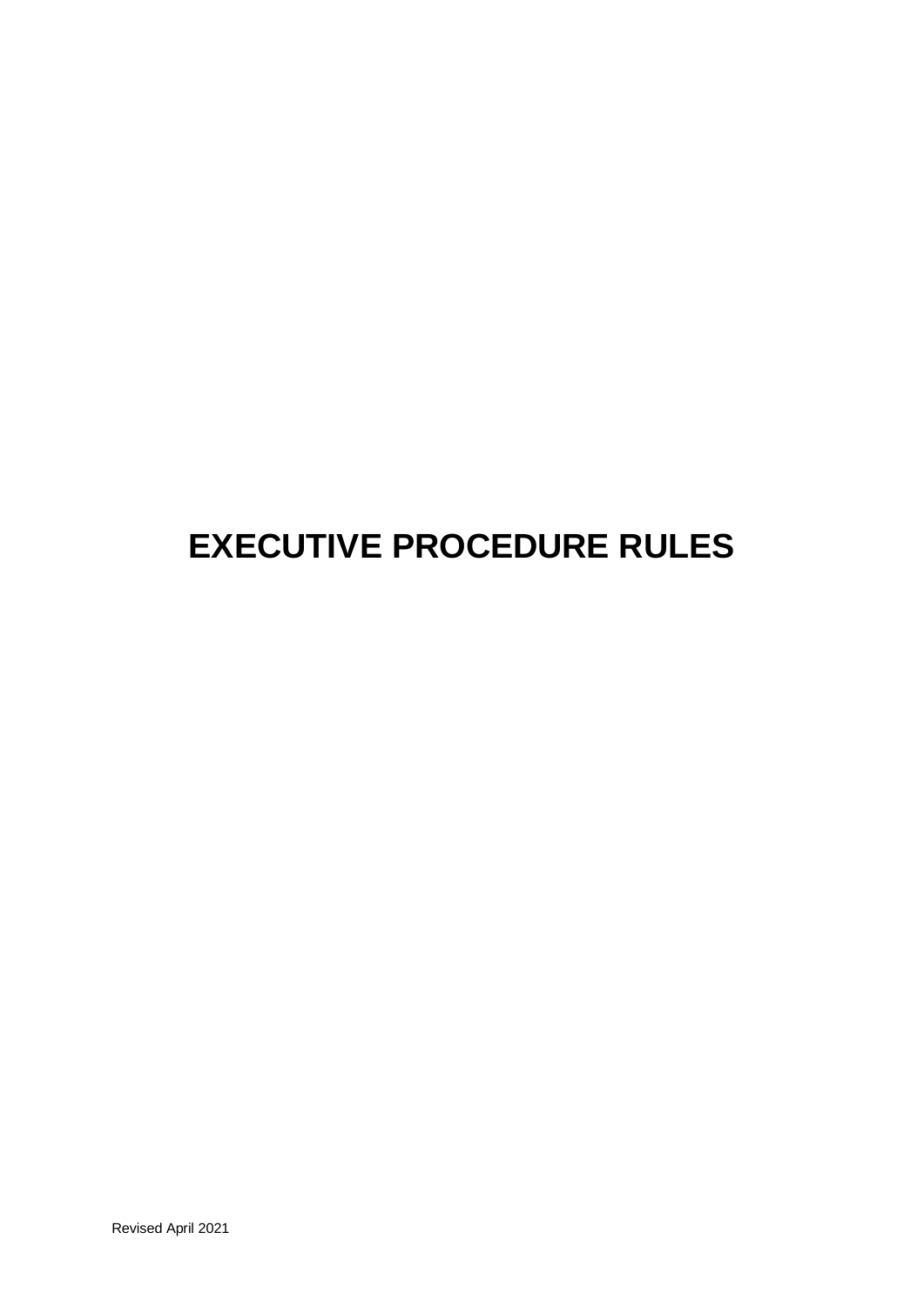# **Executive Procedure Rules**

# **1. How Does The Executive Operate?**

# **1.1 Who may carry out executive functions?**

- 1.1.1 The discharge of executive functions is the responsibility of the Leader. In accordance with Article 7 of this constitution the Leader shall appoint a Cabinet and a Deputy Leader.
- 1.1.2 The Leader may discharge executive functions personally, or may arrange for the discharge of those functions by
	- 1.1.2.1 the Cabinet; or
	- 1.1.2.2 another Cabinet member; or
	- 1.1.2.3 a committee of the Cabinet; or
	- 1.1.2.4 an officer of the Council.
- 1.1.3 The discharge of executive functions under rule 1.1.2 is a matter for the Leader. The Council has no authority to prevent the Leader from making such arrangements as the Leader thinks fit for the discharge of executive functions and in particular has no authority to prevent the Leader from arranging for executive functions to be discharged by an individual member of the Cabinet.

#### **1.2 Further Delegation of Executive functions**

- 1.2.1 Where by virtue of rule 1.1.2 any functions may be discharged by the Cabinet then, unless the Leader otherwise directs, the Cabinet may arrange for the discharge of any of those functions–
	- 1.2.1.1 by a committee of the Cabinet, or
	- 1.2.1.2 by an officer of the Council.
- 1.2.2 Where by virtue of rule 1.1.2 any functions may be discharged by a member of the Cabinet, then, unless the Leader otherwise directs, the member of the Cabinet may arrange for the discharge of any of those functions by an officer of the Council.
- 1.2.3 Where by virtue of rule 1.1.2 any functions may be discharged by a committee of the Cabinet, then, unless the Leader otherwise directs, the committee may arrange for the discharge of any of those functions by an officer of the Council.
- 1.2.4 Any arrangements made by virtue of rules 1.1.2, 1.2.1, 1.2.2 or 1.2.3 by the Leader, the Cabinet, a Cabinet member or a committee of the Cabinet for the discharge of any functions by the Cabinet, a Cabinet member, a committee of the Cabinet or officer are not to prevent Leader, Cabinet, a Cabinet member or committee of the Cabinet by whom the arrangements are made from exercising those functions.
- 1.2.5 Where executive functions are delegated or further delegated pursuant to rule 1.1 or rules 1.2.1 to 1.2.4, the Cabinet, a committee of the Cabinet or a member of the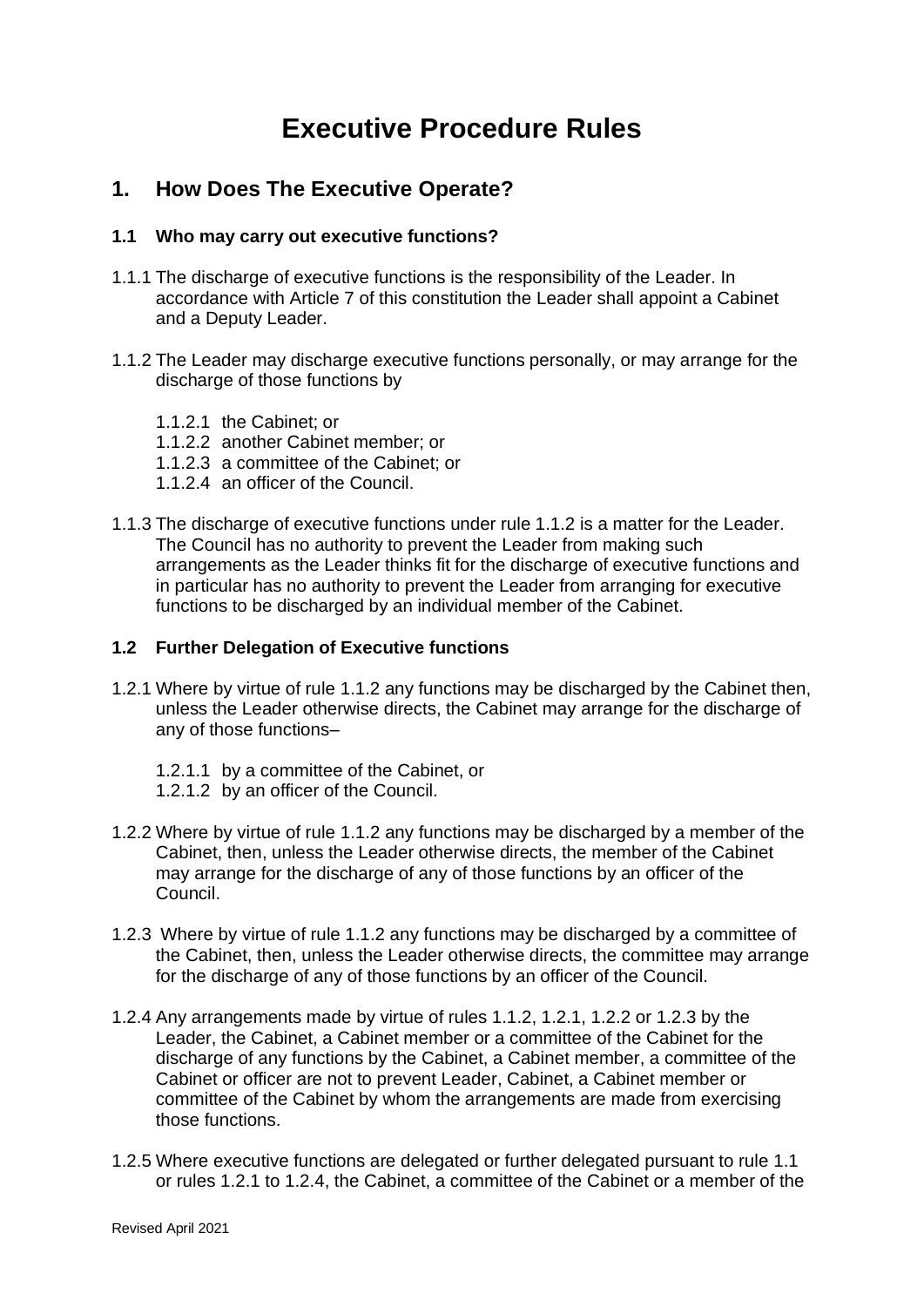Cabinet to whom the delegation has been made may arrange for those functions to be discharged:

- 1.2.5.1 by an area committee of the authority, and such an arrangement may include provision for the area committee to arrange for the allocation of any of those functions to an officer of the authority; or
- 1.2.5.2 by another local authority (within the meaning of section 101 of the Local Government Act 1972) or by the executive of another local authority (within the meaning of Part II of the Local Government Act 2000) provided that the statutory requirements in respect of such arrangements are complied with; or
- 1.2.5.3 by way of the joint exercise of those functions with another local authority or authorities or their executives as the case may be under arrangements provided for in section 101(5) of the Local Government Act 1972 (which deals with arrangements for the joint discharge of functions by two or more local authorities) provided that the statutory requirements in respect of such arrangements are complied with.
- 1.2.6 Any arrangements for the discharge of functions under rules 1.2.5.1 or 1.2.5.2 shall not prevent the person or body making those arrangements from exercising those executive functions.

# **1.3 The council's scheme of delegation and executive functions**

1.3.1 The council's scheme of delegation in so far as it relates to executive functions will be subject to approval by the Leader and may only be amended by the Leader. The details of delegations of executive functions approved by the Leader shall be set out in Part 3 of this constitution as required by Article 7. Any change to such delegations which are approved by the Leader will be reported to the next Cabinet and council meetings.

# **1.4 Conflicts of interest**

- 1.4.1 Where the Leader has a conflict of interest this should be dealt with as set out in the council's Code of Conduct for Members in Part 5 of this constitution.
- 1.4.2 If any member of the Cabinet has a conflict of interest this should be dealt with as set out in the council's Code of Conduct for Members in Part 5 of this constitution
- 1.4.3 If the exercise of an executive function has been delegated to a committee of the Cabinet, an individual Cabinet member or an officer of the council, and a conflict of interest arises, then the function will be exercised in the first instance by the person or body by whom the delegation was made and otherwise as set out in the council's Code of Conduct for Members in Part 5 of this constitution.

# **1.5 Cabinet meetings – when and where?**

1.5.1 The Cabinet will meet as often as is required to transact the business of the Executive efficiently and effectively. The Cabinet shall meet at the Town Hall, Huddersfield unless otherwise specified by the Leader.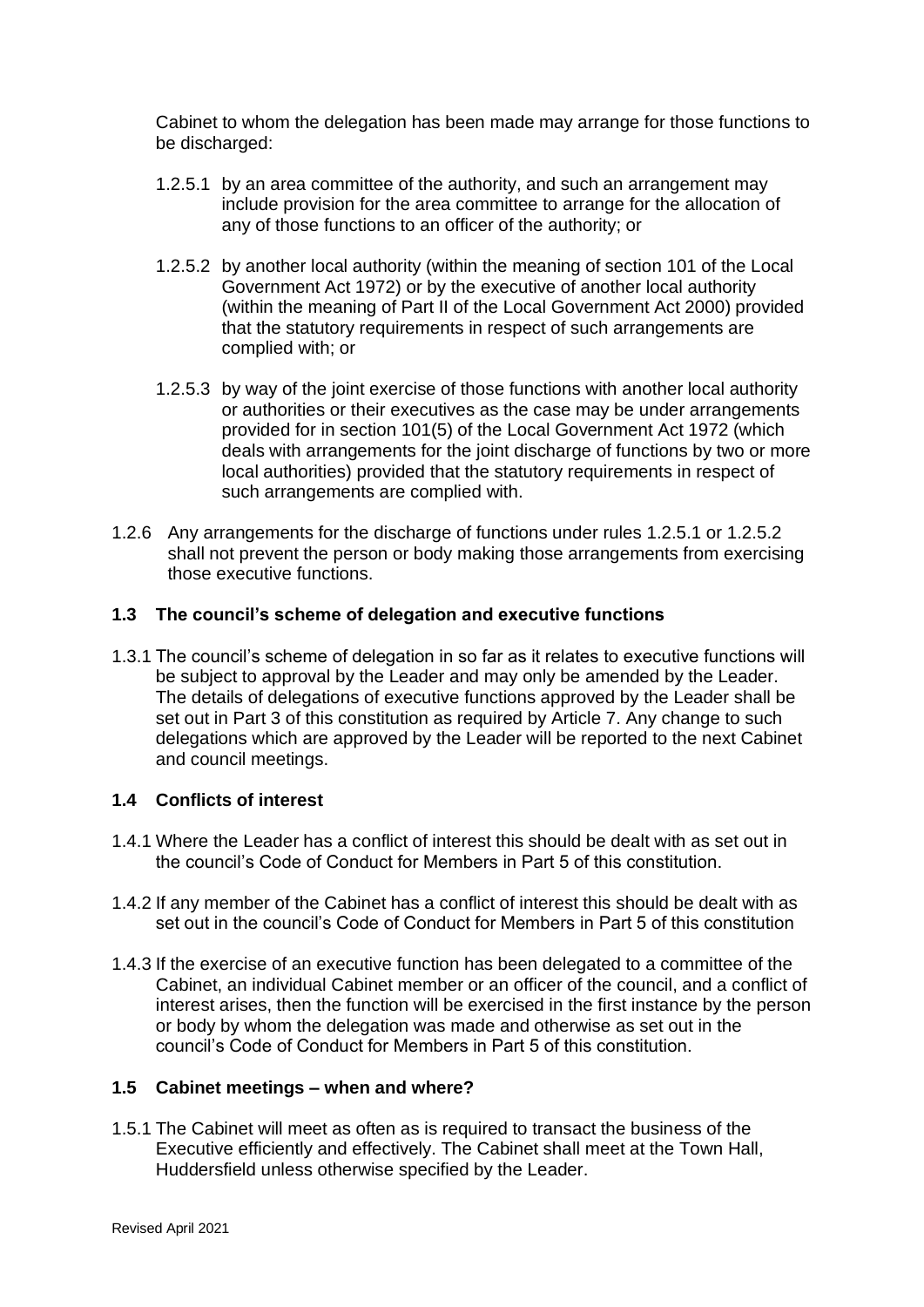# **1.6 Public or private meetings of the Cabinet?**

1.6.1 Cabinet meetings will normally be held in public. The Access to Information Rules in Part 4 of this constitution set out the relevant requirements and specify when meetings of the Cabinet may be held in private.

### **1.7 Principles of executive decision making**

1.7.1 The Leader and the Cabinet will have regard to the principles of decision making set out in Article 13.2 of this constitution.

# **1.8 Quorum**

1.8.1 The quorum for a meeting of the Cabinet, or a committee of Cabinet, shall be not be less than two in any case.

#### 1.9 **How are executive decisions to be taken and recorded?**

- 1.9.1 Executive decisions which are to be taken by the Leader or an individual member of Cabinet will be taken and recorded in accordance with the Access to Information Rules in Part 4 of this constitution.
- 1.9.2 Executive decisions which are to be taken by the Cabinet will be taken at a meeting convened in accordance with the Access to Information Rules in Part 4 of the constitution.
- 1.9.3 Where executive decisions are delegated to a committee of the Cabinet, the rules applying to executive decisions taken by them shall be the same as those applying to those taken by the Cabinet.

# **2. How Are Cabinet Meetings Conducted?**

#### **2.1 Who presides?**

2.1.1 The Leader or in their absence, the Deputy Leader will preside at any meeting of the Cabinet at which one of them is present. In their absence, a person appointed to do so by those present shall preside.

#### **2.2 Who may attend?**

2.2.1 The details of who may attend meetings of Cabinet and of Cabinet Committees, including rights of the public, are set out in the Access to Information Rules in Part 4 of this constitution and in those Council Procedure Rules which are applied to the Cabinet by Rule 4 of these Rules.

#### **2.3 What business?**

- 2.3.1 At each meeting of the Cabinet, the following business will be conducted:-
	- 2.3.1.1 Consideration of the minutes of a previous meeting;
	- 2.3.1.2 Declarations of Interest, if any;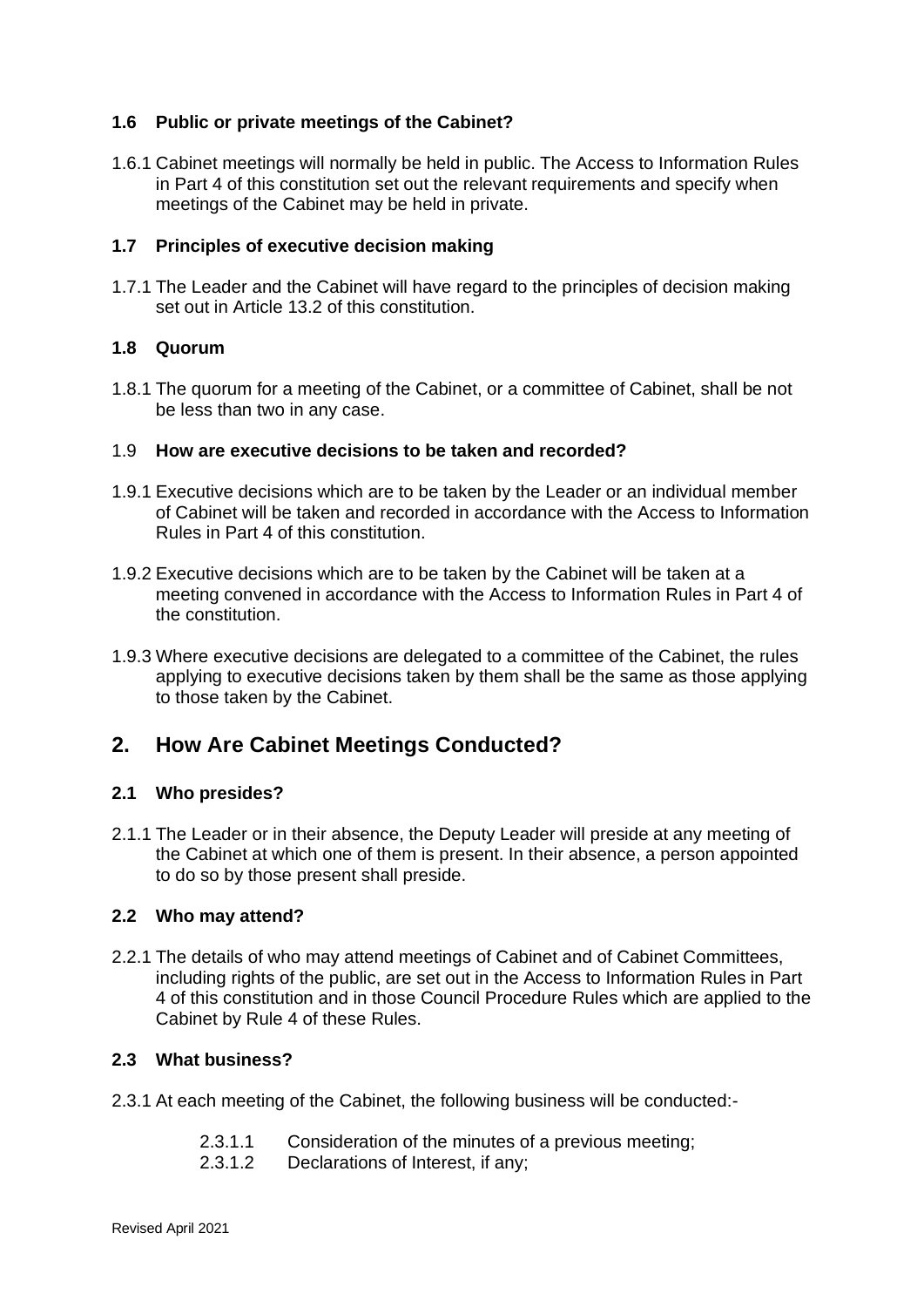- 2.3.1.3 Consideration of items to be discussed in private (at public meetings only);
- 2.3.1.4 To receive any petitions and hear any deputations from members of the public (public meetings only);
- 2.3.1.5 Public question time (public meetings only);
- 2.3.1.6 Up to half an hour for oral questions by Councillors;
- 2.3.1.7 Matters referred to the Cabinet (whether by the Overview and Scrutiny Management Committee, an Overview and Scrutiny panel or by the council) for reconsideration by the Cabinet in accordance with the provisions contained in the Overview and Scrutiny Procedure Rules or the Budget and Policy Framework Procedure Rules set out in Part 4 of this Constitution;
- 2.3.1.8 Consideration of reports from the Overview and Scrutiny Management Committee and panels and determination of any appropriate course of action on the issues so raised for report back to that committee or its appropriate panel;
- 2.3.1.9 Matters set out in the agenda for the meeting, which shall indicate which are key decisions and which are not in accordance with the Access to Information Procedure Rules set out in Part 4 of this Constitution.

# **2.4 Voting**

2.4.1 Voting at Cabinet meetings will be by show of hands. The Chair will have a second or casting vote.

# **2.5 Consultation**

2.5.1 All reports to the Cabinet from any member of the Cabinet or an officer on proposals relating to the budget and policy framework must contain details of the nature and extent of consultation with stakeholders and the Overview and Scrutiny Committee or relevant panels, and the outcome of that consultation. Reports about other matters will set out the details and outcome of consultation as appropriate. The level of consultation required will be appropriate to the nature of the matter under consideration.

# **2.6 Who can put items on the Cabinet agenda?**

2.6.1 The Leader will decide upon the schedule for the meetings of the Cabinet. They may put on the agenda of any Cabinet meeting any matter which they wish, whether or not authority has been delegated to the Cabinet, a committee of it or any member or officer in respect of that matter. The Head of Governance will comply with the Leader's requests in this respect.

- 2.6.2 Any member of the Cabinet may require the Head of Governance to make sure that an item is placed on the agenda of the next appropriate meeting of the Cabinet for consideration.
- 2.6.3 The Head of the Paid Service, Monitoring Officer or the Chief Finance Officer may include an item for consideration on the agenda of a Cabinet meeting and may require the Head of Governance to call such a meeting in pursuance of their statutory duties.